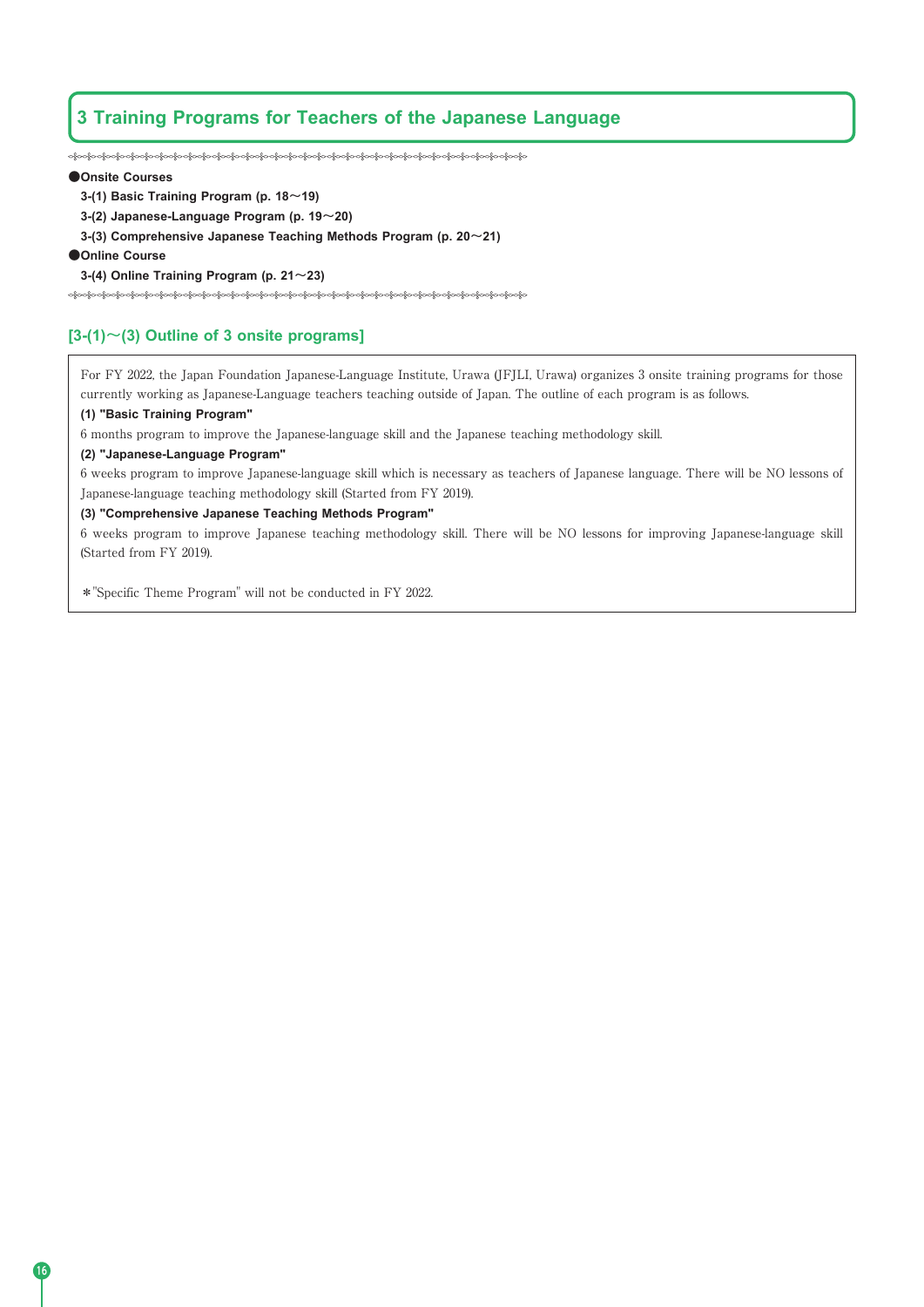\*This table shows the basic conditions for each training program. However, there are additional conditions for each training program, so please check the explanation for the individual training program in this guideline and the Application Instructions.

| Program                                      |                                                         | (1)<br>Basic                                                                                                                                                                                                                            | (2)<br>Japanese Language                                                                                                                    | (3)<br>Comprehensive Japanese<br><b>Teaching Methods</b>                 |
|----------------------------------------------|---------------------------------------------------------|-----------------------------------------------------------------------------------------------------------------------------------------------------------------------------------------------------------------------------------------|---------------------------------------------------------------------------------------------------------------------------------------------|--------------------------------------------------------------------------|
| Main Content                                 |                                                         | Japanese Language                                                                                                                                                                                                                       | Japanese Language                                                                                                                           |                                                                          |
|                                              |                                                         | Japanese-language Teaching<br>Methodology                                                                                                                                                                                               |                                                                                                                                             | Japanese-language Teaching<br>Methodology                                |
|                                              |                                                         | Japanese Culture/Society                                                                                                                                                                                                                | Japanese Culture/Society                                                                                                                    | Japanese Culture/Society                                                 |
| Qualified Area                               |                                                         | Worldwide                                                                                                                                                                                                                               |                                                                                                                                             | Worldwide<br>* * (see below)                                             |
| Teacher's<br>eligibility                     | Nationality                                             | · Nationals of a country that has diplomatic relations with Japan<br>* Taiwanese are eligible<br>· Individuals who are NOT Japanese nationals *** (see below)<br>· Individuals who did NOT complete their compulsory education in Japan |                                                                                                                                             |                                                                          |
|                                              | Length of Teaching<br>Japanese-language                 | More than 6 months and less<br>than 7 years                                                                                                                                                                                             | More than 6 months                                                                                                                          | More than 2 years<br>$****(see below)$                                   |
| Rough<br>guide of<br>Japanese<br>Proficiency | Japanese-Language<br>Proficiency Test<br>(JLPT)         | Level N4 in the JLPT, Level 3<br>in the old JLPT, or their<br>equivalent                                                                                                                                                                | Level N4 or N5 in the JLPT,<br>Level 3 or 4 in the old JLPT, or<br>their equivalent<br>*Level N3 or higher in the<br>JLPT is NOT applicable | Level N3 in the JLPT, Level 2<br>in the old JLPT, or their<br>equivalent |
|                                              | IF Standard for<br>Japanese-Language<br>Education (JFS) | Level A2 in the JFS or their<br>equivalent                                                                                                                                                                                              | Level A2 in the JFS or their<br>equivalent<br>*Level B1 in the JFS is NOT<br>applicable                                                     | Level B1 in the JFS or their<br>equivalent                               |
| Duration<br>(tentative)                      |                                                         | August 29, 2022~<br>February 24, 2023                                                                                                                                                                                                   | July 4, $2022 \sim$<br>August 17, 2022                                                                                                      | January 10, 2023~<br>February 23, 2023                                   |

\*\*In China excluding Hong Kong and Macau, secondary educational institutions are NOT applicable.

\*\*\*For Individuals who meet the special condition for Japanese descendants, Japanese nationals or completing their compulsory education are eligible.

\*\*\*\*For Individuals who meet the special condition for Japanese descendants, more than 1 year.

#### **Eligibility (Common)**

Overseas educational organizations that provide Japanese-language education will be applicants.

Participants must satisfy the following conditions.

(1) Teachers who have an employment relationship with the applying organization where it is agreed that they will continue to work after completing this program. Individuals who are not working at overseas educational organizations teaching Japanese language or are studying to become Japanese-language teachers at the time of application are NOT eligible.

(2) Individuals who have no mental or physical conditions that would impede participation in the program.

#### **Course Venue**

The Japan Foundation Japanese-Language Institute, Urawa (JFJLI, Urawa) (Saitama City, Saitama Prefecture)

```
Expense Coverage
```
(1) Accommodations, meals during the program, insurance for sickness and injury during the training period.

(2) For those participants whose institution is located in the regions and countries marked  $\boxed{\phantom{\qquad}$  and  $\phantom{\qquad}$  in the table of Appendix 2 (p. 37), the Japan Foundation will provide the following:

a. Round-trip air tickets (discount economy class) to and from the nearest international airport from home residence;

b. Airport tax, foreign travel tax;

c. Set amount of in-kind allowances (to cover expenses necessary for participation in the program).

#### **Remarks**

(1) Candidates may simultaneously apply for multiple programs. However, candidates can only be allowed to participate in one program at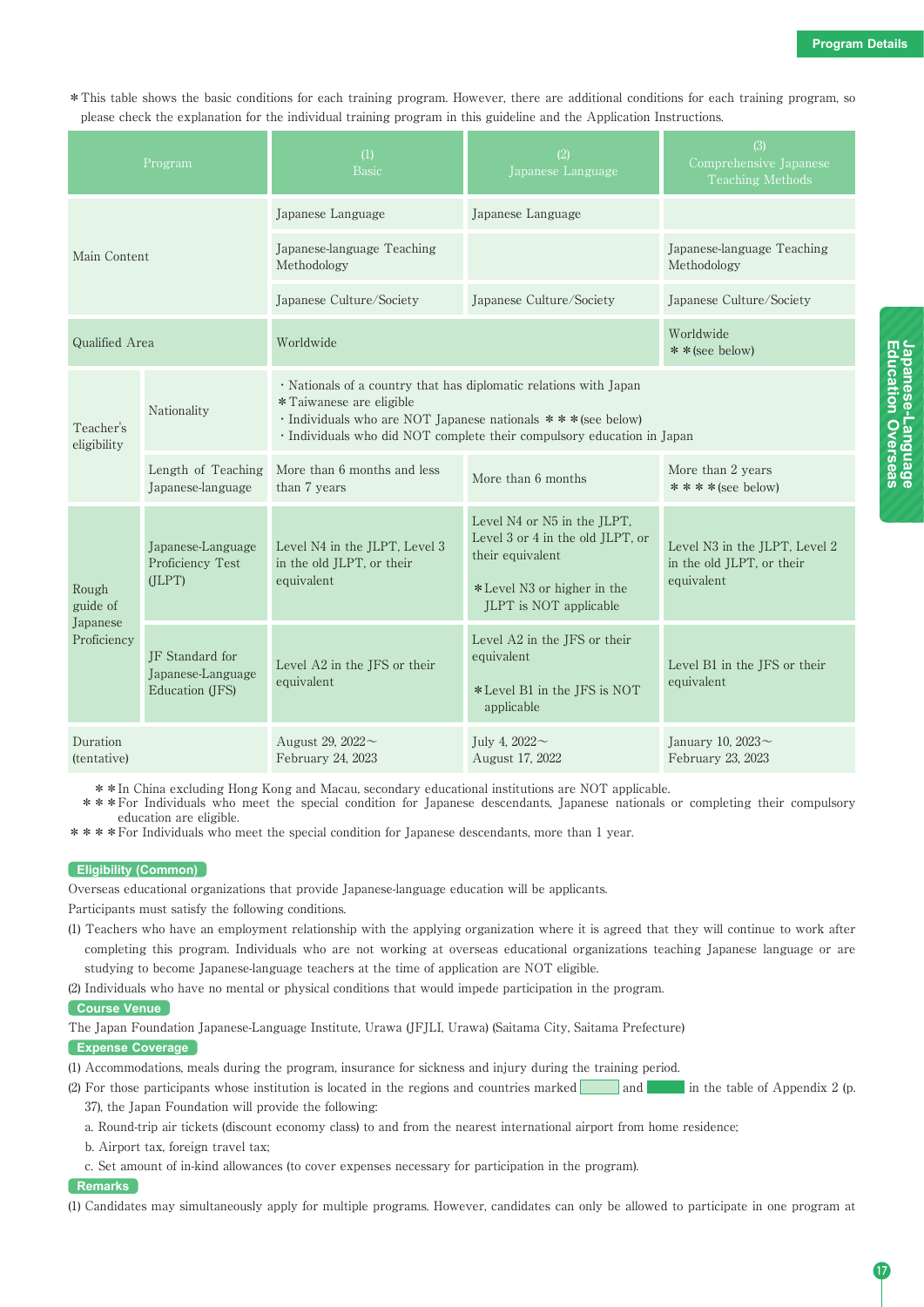most.

- (2) Candidates may simultaneously apply for both "3  $(1) \sim (3)$  Training Program for Teachers of the Japanese Language (Onsite) "and "3 (4) Training Program for Teachers of the Japanese Language (Online)" (p.  $21 \sim 23$ ). However, applications for online program of those who are selected to participate in onsite program will be automatically dismissed.
- (3) On the occasion of training participation, he/she cannot visit Japan accompanied by family.
- (4) The participants should devote themselves to the program and to attend every activity of the program during their stay.
- (5) Regarding the Japanese-language proficiency of candidates, please check the following website.
- a. The summary of linguistic competence required for each level of the Japanese-Language Proficiency Test (JLPT) of the official website of the JLPT

[https://www.jlpt.jp/e/about/levelsummary.html]

b. The levels of the JF Standard for Japanese-Language Education (the JF Standard) of the official website of the JF Standard. [https://jfstandard.jp/pdf/whole\_standard.pdf]

[https://jfstandard.jp/pdf/1\_global\_scale\_eng.pdf]

(6) Other separate training programs are provided for organizations in Korea and China (excluding Hong Kong and Macau).

Korea: "The Intensive Training Program for Secondary School Teachers of the Japanese Language from the Republic of Korea" (approximately three weeks)

China: "The Intensive Training Program for Secondary School Teachers of the Japanese Language from the People's Republic of China" (approximately six weeks)

(Please contact the Japan Foundation, Seoul or Beijing for details.)

(7) Please be aware that these programs may be cancelled depending on the situation of coronavirus cases, even after the selection. The contents of the programs may change due to the same reason, even if the programs are duly implemented.

## **[Special Condition for Teachers of the Japanese Language for Japanese Descendants]**

Special conditions will be applied to the organizations and Individuals which meet the following requirements for "3 (1) Basic Training", "3 (2) Japanese language" and "3 (3) Comprehensive Japanese Teaching Methods".

The eligibility and conditions differ from others as below.

- ・Educational organizations for Japanese descendants that provide Japanese-language education in qualified areas (Argentina, Bolivia, Brazil, Chile, Colombia, Cuba, Dominican Republic, Mexico, Paraguay, Peru, Uruguay, Venezuela).
- ・Candidates who are elected by the applying organization must be residents of the countries in the qualified areas, and Japanese emigrants or their offspring (in principle, up to the third generations)
- If the eligibility above is met, the following conditions will be applied.
- (1) Nationality: Individuals who are nationals of the countries in the qualified areas or Japanese nationals;
- (2) Individuals who have completed their compulsory education [nine years of elementary and junior high school] in Japan are also eligible.
- (3) Lengths of Teaching Japanese-Language (just for "Comprehensive Japanese Teaching Methods Program"): Individuals with more than one year of experience in teaching the Japanese language as of December 1, 2021(teaching practice and private lessons not included);
- \*The conditions of Japanese proficiency and the participation of training programs in Japan are the same as written in the eligibility of each program.

## **3 (1) Basic Training Program for Teachers of the Japanese Language**

Section in Charge: **Teachers Training Section, the Japan Foundation Japanese-Language Institute, Urawa**

Application Form: **NC-BT**

**This program is a six months program designed for teachers who are early in their career with an opportunity to improve their Japanese-language skills, acquire the basic teaching methodology, and deepen their knowledge of Japan.**

#### **Eligibility**

Overseas educational organizations that provide Japanese-language education.

Qualified Areas: Worldwide

The following individuals are eligible to participate in the program:

(\*The eligibility (1) and (2) differs for the individuals who meet the "Special condition for Teachers of the Japanese-Language for Japanese descendants". Please see p. 18)

- (1) Nationality: Individuals who are nationals of a country that has diplomatic relations with Japan;
- \*Taiwanese are eligible to apply for this program
- (2) Individuals who have NOT completed their compulsory education [nine years of elementary and junior high school] in Japan;

(3) Length of teaching Japanese-Language: Individuals with more than six months and less than seven years of experience in teaching

Japanese language as of December 1, 2021 (teaching practice and private lessons not included);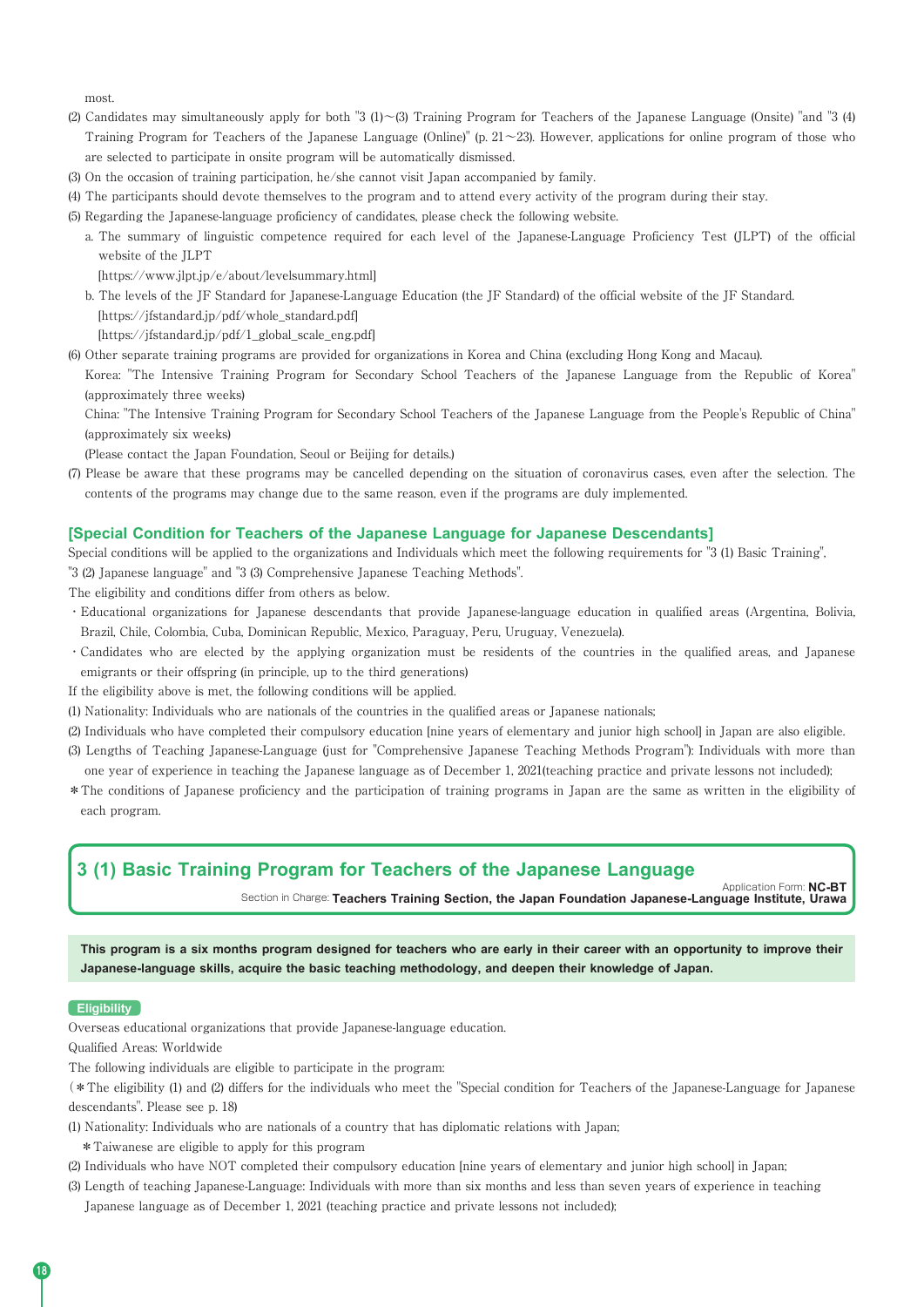**Education**

**Japanese-Language<br>Education Overseas** 

**Japanese-Language**

**Overseas**

(4) Japanese proficiency: Individuals who have proficiency in Japanese as either of the following at the time of application;

a. Level N4 in the Japanese-Language Proficiency Test (JLPT), Level 3 of the old JLPT, or their equivalent

b. Level A2 in the JF Standard for Japanese-Language Education (JFS), or the equivalent

(5) The participation of training programs in Japan: Individuals who have not participated in a Japanese-language teacher onsite training program conducted by the Japan Foundation or any other academic institutions in Japan for more than one month.

### **Duration**

August 29, 2022~February 24, 2023 (tentative)

## **Description of the Program**

Participants will be divided into groups based on the results of a placement examination to be taken upon arrival in Japan and will attend classes. In some cases, the program may be conducted in two separate courses based on the number of participants and their Japaneselanguage proficiency.

(1) Japanese-Language

Participants will take classes that aim to improve their proficiency using the Japanese-language through various language activities. (2) Japanese-Language Teaching Methodology

Participants will organize their basic knowledge of teaching methods, recognize their problems through trial classes and review of their Japanese teaching activities, and consider the solution.

(3) Japanese culture / Japanese society

Participants will have exposure to Japanese culture and society in a real situation that will deepen their understanding of the Japaneselanguage and culture. (Field trips and cultural programs are also planned)

Participants will obtain cross-cultural understanding ability which means deeper understanding of their own culture and deeper understanding and respecting of culture of other countries through interaction with their classmates.

In addition to (1), (2) and (3), special classes and individual instruction for trial classes are provided.

**Selection Policy**

- (1) See p. 3 for the selection policy common to all programs.
- (2) Screening will be made in line with the following criteria: need for Japanese-language teaching programs in candidate's region/country, application from JF Nihongo Network (Sakura Network), candidate's Japanese-language proficiency, teaching experience, teaching position (full-time or part-time) and influence in and out of the institution, etc.

For JF Nihongo Network (Sakura Network), please visit the following website.

https://www.jpf.go.jp/e/project/japanese/education/network/

(3) Higher priority will be given to applicants aged 37 or under as of December 1, 2021

**Number of Participants (Reference)**

40 out of 118 applications for FY 2021

**Application Deadline** December 1, 2021

**Results Notification**

Within April 2022

# **3 (2) Japanese-Language Program for Teachers of the Japanese Language**

Application Form: **NC-JT** Section in Charge: **Teachers Training Section, the Japan Foundation Japanese-Language Institute, Urawa**

**This program is a six weeks program designed to provide an opportunity to improve their Japanese-language skill which is necessary as teachers of Japanese-language. There will be NO lessons of Japanese-language teaching methodology.**

#### **Eligibility**

Overseas educational organizations that provide Japanese-language education.

Qualified Areas: Worldwide

The following individuals are eligible to participate in the program:

(\*The eligibility (1) and (2) differs for the individuals who meet the "Special condition for Teachers of the Japanese-Language for Japanese descendants". Please see p. 18)

(1) Nationality: Individuals who are nationals of a country that has diplomatic relations with Japan;

\*Taiwanese are eligible to apply for this program

- (2) Individuals who have NOT completed their compulsory education [nine years of elementary and junior high school] in Japan;
- (3) Length of teaching Japanese-Language: Individuals with more than six months of experience in teaching the Japanese-language as of December 1, 2021 (teaching practice and private lessons NOT included);
- (4) Japanese proficiency: Individuals who have proficiency in Japanese as either of the following at the time of application;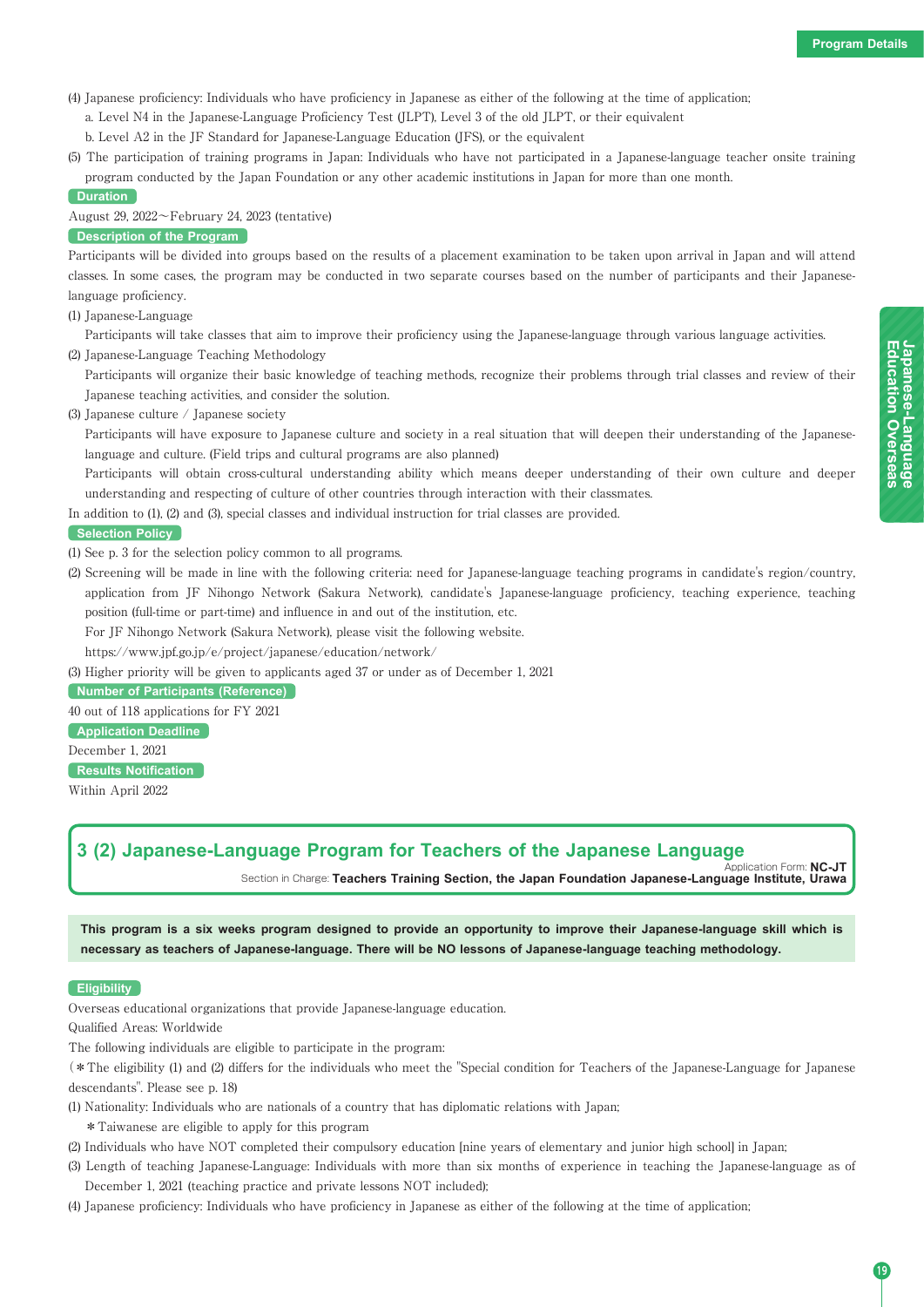a. Level N4 or N5 in the Japanese-Language Proficiency Test (JLPT), Level 3 or 4 of the old JLPT, or their equivalent

b. Level A2 in the JF Standard for Japanese-Language Education (JFS), or the equivalent

\*Those who have the proficiency in Japanese more than the level of [a.] or [b.] are not expected for this program.

(5) The participation of training programs in Japan: Individuals who have NOT participated in a Japanese-language teacher onsite training program conducted by the Japan Foundation or any other academic institutions in Japan for more than one month during the period from April 2016 to December 1, 2021.

**Duration**

July 4, 2022~August 17, 2022 (tentative)

## **Description of the Program**

(1) Japanese Language

Participants improve their proficiency using the Japanese language which is necessary as teachers of Japanese-language through several language activities. Also, participants will organize knowledge about Japanese language such as vocabulary and grammar.

(2) Japanese Culture/ Japanese Society

Participants will learn and experience Japanese culture and society that could be introduced to their Japanese-language classes by several ways such as lectures and workshops. Participants will obtain cross-cultural understanding ability through interaction with their classmates. In addition, field trip, visits to local schools and cultural demonstration such as tea ceremony are planned.

## **Selection Policy**

(1) See p. 3 for the selection policy common to all programs.

(2) Screening will be made in line with the following criteria: need for Japanese-language teaching programs in candidate's region/country, application from JF Nihongo Network (Sakura Network), candidate's Japanese-language proficiency, teaching experience, teaching position (full-time or part-time) and influence in and out of the institution, etc.

For JF Nihongo Network (Sakura Network), please visit the following website.

https://www.jpf.go.jp/e/project/japanese/education/network/

(3) Higher priority will be given to applicants aged 55 or under as of December 1, 2021.

**Number of Participants (Reference)**

40 out of 108 applications for FY 2021

**Application Deadline**

December 1, 2021

**Results Notification** Within April, 2022

# **3 (3) Comprehensive Japanese Teaching Methods Program for Teachers of the Japanese Language**

Application Form: **NC-MT** Section in Charge: **Teachers Training Section, the Japan Foundation Japanese-Language Institute, Urawa**

**This program is a six weeks program designed to provide an opportunity to improve the teaching methodology. This program will be conducted only once per year in FY 2022 There will be NO lessons for improving Japanese-language skill.**

#### **Eligibility**

Overseas educational organizations that provide Japanese-language education.

Qualified Areas: Worldwide.

\*In China excluding Hong Kong and Macau, secondary educational institutions (junior high school and high school) are NOT applicable. The following individuals are eligible to participate in the program:

(\*The eligibility (1), (2) and (3) differs for the individuals who meet the "Special condition for Teachers of the Japanese-Language for Japanese descendants". Please see p. 18)

(1) Nationality: Individuals who are nationals of a country that has diplomatic relations with Japan;

\*Taiwanese are eligible to apply for this program

- (2) Individuals who have not completed their compulsory education [nine years of elementary and junior high school] in Japan;
- (3) Length of teaching Japanese-language: Individuals with more than two years of experience in teaching the Japanese-language as of December 1, 2021(teaching practice and private lessons NOT included);
- (4) Individuals who have proficiency in Japanese as either of the following at the time of application;
- a. Level N3 in the Japanese-Language Proficiency Test (JLPT), Level 2 of the old JLPT, or their equivalent

b. Level B1 in the JF Standard for Japanese-Language Education (JFS), or the equivalent

(5) Individuals who have NOT participated in a Japanese-language teacher onsite training program conducted by the Japan Foundation or any other academic institutions in Japan for more than one month during the period from April 2016 to December 1, 2021. The recipient of the "Japan Foundation Japanese-Language Institute Executive Director's Award" of the "Long-Term Training Program for Teachers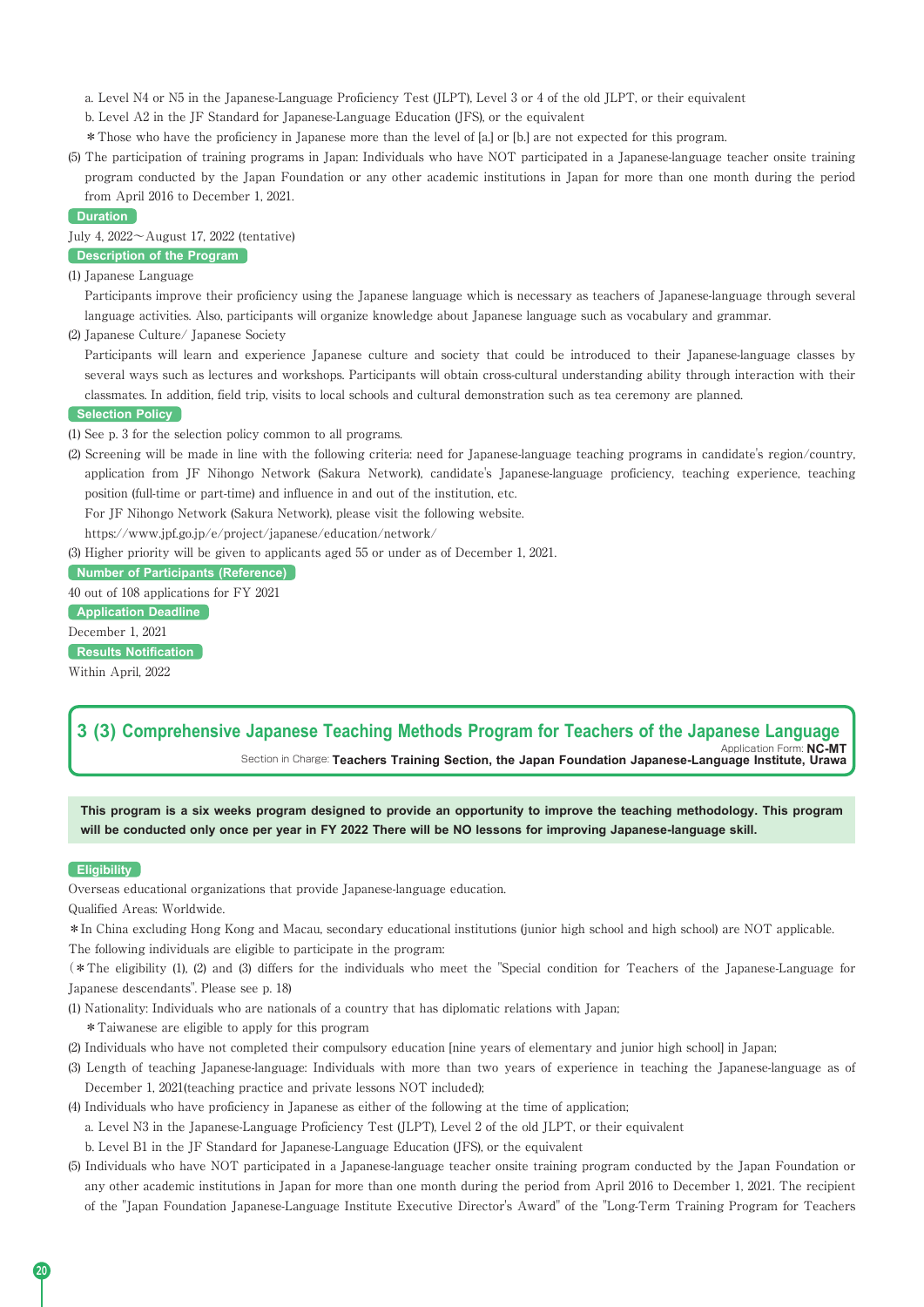**Education**

Japanese-Language<br>Education Overseas

**Japanese-Language**

**Overseas**

of the Japanese-Language" will be exempted from this restriction.

## **Duration**

January 10, 2023~February 23, 2023 (tentative)

**Description of the Program**

(1) Japanese-Language Teaching Methodology

This program is aimed to introduce, organize and expand knowledge on Japanese teaching methodology with the aim of improving expertise as a teacher. In addition, participants will review each participant's educational site and consider how to solve the problem utilizing the content of this training program. In the class, participants will read literature and materials written in Japanese, or discuss in Japanese.

(2) Japanese Culture / Japanese Society

Participants will take lectures and workshops to consider the contents and methods of culture introduction as part of Japanese-language education or cross-cultural understanding education

## **Selection Policy**

- (1) See p. 3 for the selection policy common to all programs.
- (2) Screenings will be made in line with the following criteria: need for Japanese-language teaching programs in candidate's region/country, application from JF Nihongo Network (Sakura Network), candidate's Japanese-language proficiency, teaching experience, teaching position (full-time or part-time) and influence in and out of the institution etc.
	- For JF Nihongo Network (Sakura Network), please visit the following website.

https://www.jpf.go.jp/e/project/japanese/education/network/

(3) Higher priority will be given to applicants aged 55 or under as of December 1, 2021.

**Number of Participants (Reference)**

33 out of 93 applications for FY 2021

**Application Deadline**

December 1, 2021

**Results Notification**

Within April 2022

## **3 (4) Online Training Program for Teachers of the Japanese Language**

Application Form: **NC-OT** Section in Charge: **Teachers Training Section, the Japan Foundation Japanese-Language Institute, Urawa**

This program is an online training program for those currently working as Japanese-language teachers teaching outside of Japan to learn the theory and basic knowledge for teaching themes related to Japanese-language teaching methods.

**For FY 2022, we will provide six themes as follows: (1) "JF Standard for Japanese-Language Education", (2) "Teaching Spoken Interaction", (3) "Teaching Japanese Grammar", (4) "Japanese-Language Education and Culture", (5) "Teaching Writing" and (6) "Teaching Reading Comprehension".**

**All programs will consist of pre-study sessions for all participants, as well as live sessions, individual consultations, and postsession assignments.**

**In the pre-study, participants study individually using newly prepared materials from the Japan Foundation Japanese-Language Institute, Urawa, as well as working on assignments.**

**In the live session, all participants are connected online with the Japan Foundation Japanese-Language Institute, Urawa enabling them to discuss their prior studies, which allows them to confirm and deepen their understanding of the content.**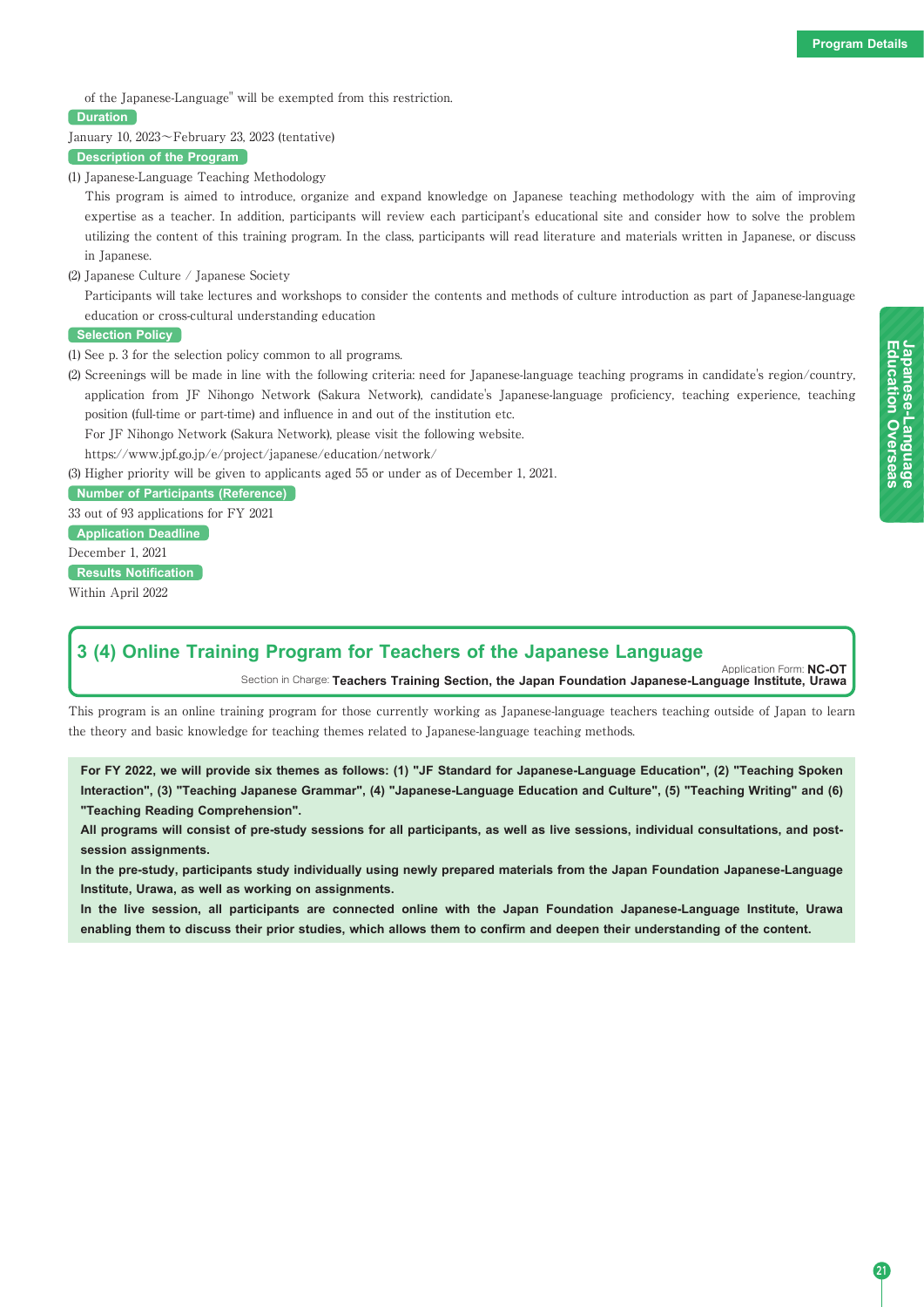| <b>Description of the Program</b>                   |                                                                                                                                                                                                                                         |
|-----------------------------------------------------|-----------------------------------------------------------------------------------------------------------------------------------------------------------------------------------------------------------------------------------------|
| Theme                                               | <i><b>Objective</b></i>                                                                                                                                                                                                                 |
| (1) JF Standard for Japanese-<br>Language Education | To understand the basic concepts and features of the JF Standard for Japanese Language Education.                                                                                                                                       |
| (2) Teaching Spoken<br>Interaction                  | To understand the theories of spoken interaction and basic methods of teaching spoken interaction.                                                                                                                                      |
| (3) Teaching Japanese<br>Grammar                    | To deepen the participants' understanding of basic ideas about grammar and grammatical instruction<br>that contributes to better communication.                                                                                         |
| (4) Japanese-Language<br>Education and Culture      | To deepen the participants' understanding of the characteristics of culture, competence in intercultural<br>understanding, and the significance and methods of integrating cultural understanding into Japanese-<br>language education. |
| (5) Teaching Writing                                | To review the characteristics of writing activities in daily life and the basic theories of teaching writing.<br>and also to understand how to incorporate them in the classroom.                                                       |
| (6) Teaching Reading<br>Comprehension               | To understand the theories of reading comprehension and the basic methods of reading instruction.                                                                                                                                       |

**Duration (tentative)**

| Theme                                              | Duration                                                                                                                                                 |
|----------------------------------------------------|----------------------------------------------------------------------------------------------------------------------------------------------------------|
| (1) JF Standard for Japanese-Language<br>Education | April 1 (Fri.), 2022 to May 3 (Tue.), 2022<br>Live session (5 times): First session on Friday.<br>other sessions on Wednesdays 13:00 PM-14:30 PM (JST)   |
| (2) Teaching Spoken Interaction                    | A April 1 (Fri.), 2022 to May 2 (Mon.), 2022<br>Live session (5 times): First session on Friday,<br>other sessions on Tuesdays 10:00 AM-11:30 AM (JST)   |
|                                                    | B April 4 (Mon.), 2022 to May 4 (Wed.), 2022<br>Live session (5 times): First session on Monday,<br>other sessions on Thursdays 16:00 PM-17 :30 PM (JST) |
| (3) Teaching Japanese Grammar                      | A May 17 (Tue.), 2022 to June 27 (Mon.), 2022<br>Live session (6 times): Tuesdays $10:00$ AM-11:30 AM (JST)                                              |
|                                                    | B May 19 (Thu.), 2022 to June 29 (Wed.), 2022<br>Live session (6 times): Thursdays 14:30 PM-16:00 PM (JST)                                               |
| (4) Japanese-Language Education and<br>Culture     | May 18 (Wed.), 2022 to June 28 (Tue.), 2022<br>Live session (6 times): Wednesdays 16:00 PM-17:30 PM (JST)                                                |
| (5) Teaching Writing                               | A July 5 (Tue.), 2022 to August 15 (Mon.), 2022<br>Live session (6 times): Tuesdays 10:00 AM-11:30 AM (JST)                                              |
|                                                    | B June 30 (Thu.), 2022 to August 10 (Wed.), 2022<br>Live session (6 times): Thursdays 16:00 PM-17:30 PM (JST)                                            |
| (6) Teaching Reading Comprehension                 | July 6 (Wed.), 2022 to August 16 (Tue.), 2022<br>Live session (6 times): Wednesdays 10:00 AM-11:30 AM (JST)                                              |

\*The schedule for each theme may be changed, shortened or extended for 1 to 2 weeks.

\*Theme (2), (3), and (5) are conducted twice per year. The content is the same for both classes.

\*Make sure the local date and time since the duration is presented with the Japan Standard Time.

\*Live session is planned to take approximately 90 minutes for each.

## **Eligibility**

Overseas educational organizations that provide Japanese-language education.

Qualified Areas: Worldwide

The following individuals are eligible to participate in the program: